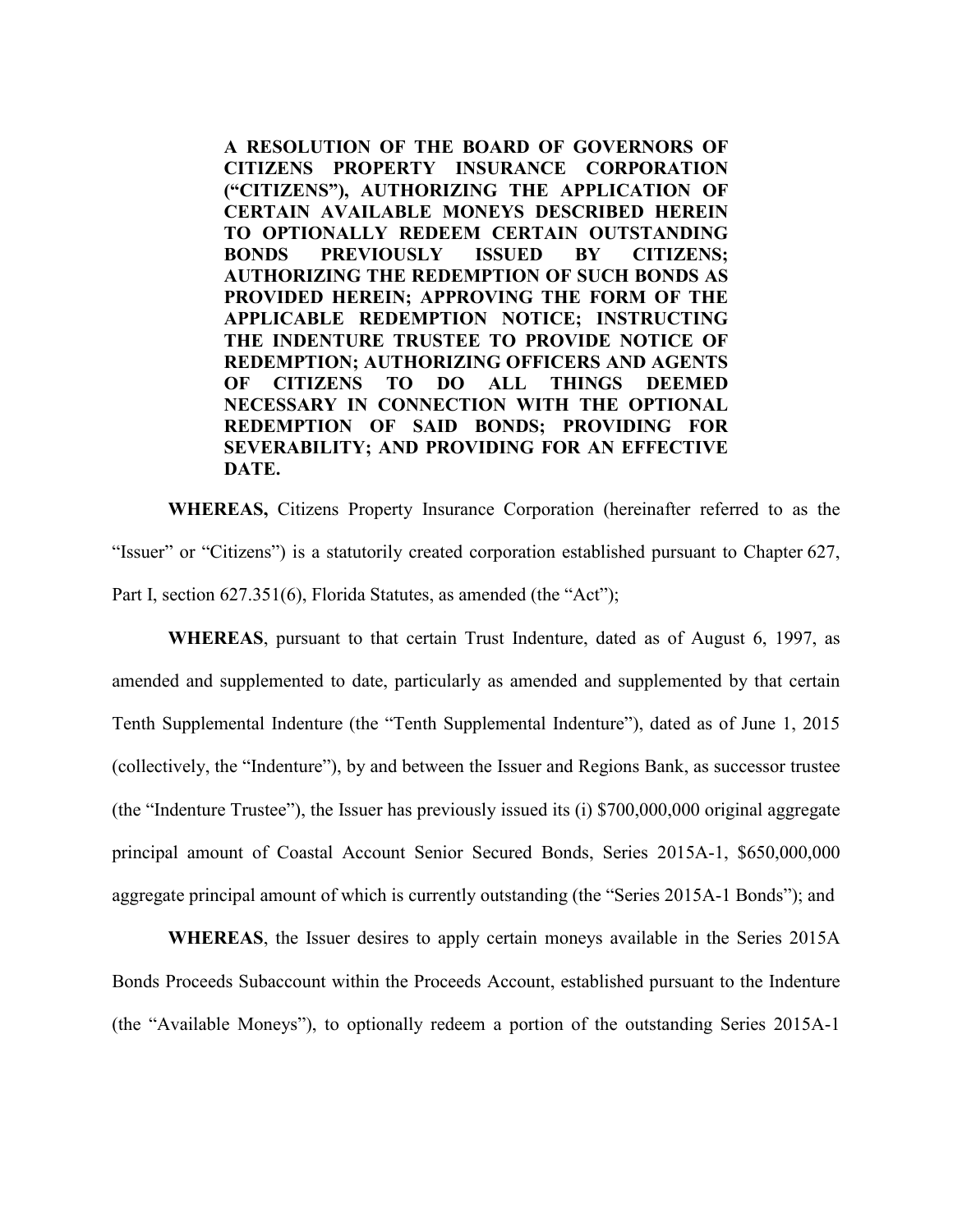Bonds, as described in more detail below, and thereby allow the Issuer to achieve interest cost savings with respect to the redeemed Series 2015A-1 Bonds; and

**WHEREAS**, the Board of Governors of the Issuer (the "Board") finds and determines that it is in the Issuer's best interests to transfer the Available Moneys from the Series 2015A Bonds Proceeds Subaccount to the Series 2015A Bonds Interest Sub-subaccount within the Interest Subaccount in the Debt Service Account and the Series 2015A Bonds Principal Subsubaccount within the Principal Subaccount in the Debt Service Account, to redeem the portion of the Series 2015A-1 Bonds to be redeemed, all in accordance with the provisions of the Indenture and this Resolution;

## **NOW, THEREFORE, BE IT AND IT IS HEREBY RESOLVED BY THE BOARD OF GOVERNORS OF CITIZENS PROPERTY INSURANCE CORPORATION, AS FOLLOWS:**

**Section 1. Authority for Resolution**. This Resolution is adopted pursuant to the constitution and laws of the State of Florida, including, particularly, the Act.

**Section 2. Recitals as Findings**. The recitals in the "Whereas" clauses above are incorporated herein as findings of the Board.

**Section 3. Definitions**. Terms not defined herein shall have the meanings assigned to such terms in the Indenture. In addition to words and terms defined in the recitals above, the Indenture or elsewhere defined in this Resolution, the following words and terms as used in this Resolution shall have the following meanings, unless some other meaning is plainly intended:

"Available Moneys" means amounts on deposit to the credit of the Series 2015A Bonds Proceeds Subaccount in the Proceeds Account which are authorized pursuant to Section 4 of this Resolution, and the proviso of Section 201(a), clause (i) of the Tenth Supplemental Indenture, to be transferred to the Series 2015A Bonds Principal Sub-subaccount and the Series 2015A Bonds Interest Sub-subaccount to redeem the Series 2015A-1 Redeemed Bonds.

"Authorized Citizens Representative" or "Authorized Issuer Representative" means, in connection with the redemption of the Series 2015A-1 Redeemed Bonds, (a) the Chairman, or (b) the Executive Director of the Issuer, or (c) the Chief Financial Officer of the Issuer, or (d) such other officers, employees or agents of the Issuer as shall be from time to time designated by a certificate executed by the Chairman or the Executive Director.

"Board" means the Board of Governors of the Issuer.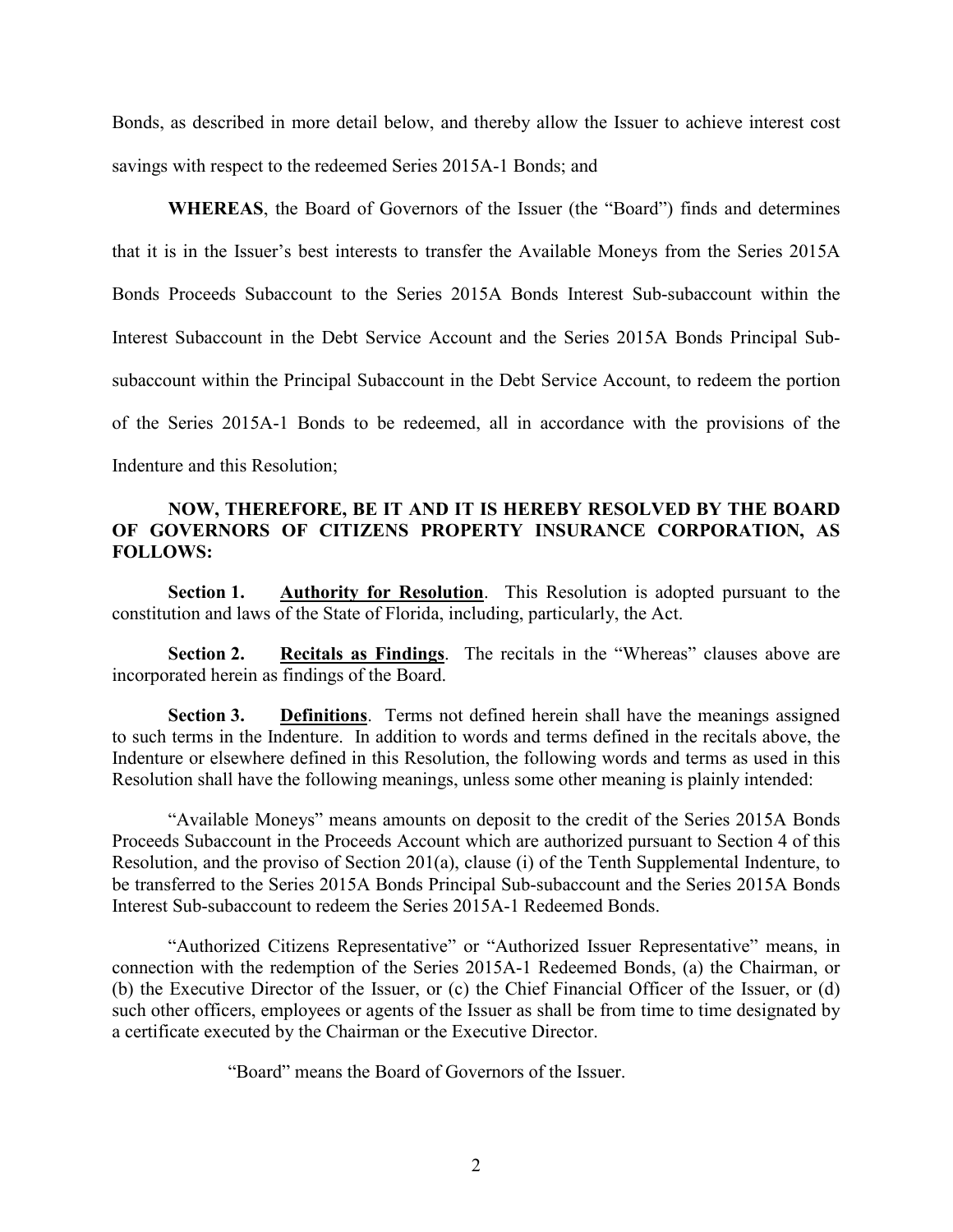"Bond Counsel" means a firm of nationally recognized bond counsel knowledgeable in matters of municipal finance. Currently, the Issuer's Bond Counsel is the law firm of Greenberg Traurig, P.A.

"Chairman" means the Chairman or, in the Chairman's absence or inability to act, the Vice Chairman of the Board.

"Chief Financial Officer" means the Chief Financial Officer of the Issuer or, in the Chief Financial Officer's absence or inability to act, the interim or acting Chief Financial Officer of the Issuer.

"Executive Director" means the President, Chief Executive Officer and Executive Director of the Issuer or, in the President, Chief Executive Officer and Executive Director's absence or inability to act, the interim or acting President, Chief Executive Officer and Executive Director of the Issuer.

"Financial Advisor" means an entity of favorable reputation knowledgeable in matters of municipal finance, selected by the Board to serve as the Issuer's financial advisor. Currently, the Issuer's Financial Advisor is Raymond James & Associates, Inc.

"General Counsel" means the General Counsel of the Issuer or, in the General Counsel's absence or inability to act, the interim or acting General Counsel of the Issuer.

"Resolution" means this Resolution, duly adopted by the Board on December 11, 2019.

"Series 2015A Bonds Interest Sub-subaccount" means the sub-subaccount by such name established in the Interest Subaccount of the Debt Service Account pursuant to the Indenture in connection with the issuance of the Series 2015A-1 Bonds.

"Series 2015A Bonds Principal Sub-subaccount" means the sub-subaccount by such name established in the Principal Subaccount of the Debt Service Account pursuant to the Indenture in connection with the issuance of the Series 2015A-1 Bonds.

"Series 2015A Bonds Proceeds Subaccount" means the subaccount by such name established within the Proceeds Account pursuant to the Indenture in connection with the issuance of the Series 2015A-1 Bonds.

"Series 2015A-1 Redeemed Bonds" has the meaning ascribed thereto in Section 5 of this Resolution.

Words of the masculine gender shall be deemed and construed to include correlative words of the feminine and neuter genders. Unless the context shall otherwise indicate, words used herein shall include the plural as well as the singular number.

The captions and headings in this Resolution are for convenience of reference and in no way define, limit or describe the scope or intent of any provision or Sections of this Resolution.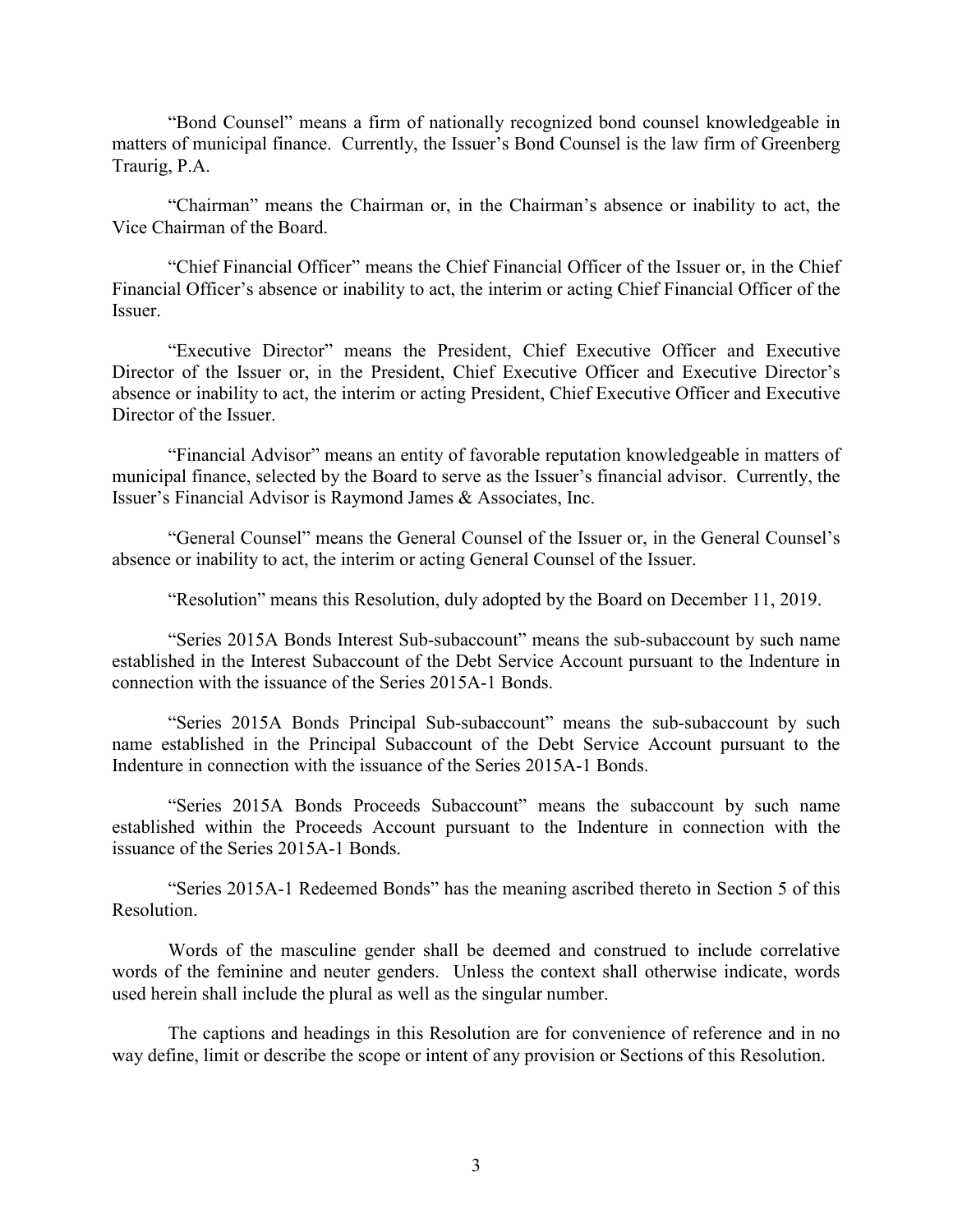**Section 4. Authorization of Available Moneys to Redeem Series 2015A-1 Redeemed Bonds**. The Board hereby authorizes and approves the application of the Available Moneys to redeem the Series 2015A-1 Redeemed Bonds, all as more specifically described and provided for in Section 5 hereof. Any Authorized Citizens Representative is hereby authorized and directed to provide written instructions to the Indenture Trustee to withdraw from the Series 2015A Bonds Proceeds Subaccount, on or prior to the redemption date specified in Section 5 hereof, and deposit into the Series 2015A Bonds Principal Sub-subaccount and the Series 2015A Bonds Interest Sub-subaccount the amounts required to pay the principal of and interest on the Series 2015A-1 Redeemed Bonds on the redemption date specified in Section 5 hereof.

**Section 5. Description of Series 2015A-1 Redeemed Bonds; Designation of Redemption Date.** The Board hereby authorizes and approves the optional redemption of a portion of the outstanding Series 2015A-1 Bonds, as follows: \$5,000,000 maturing on June 1, 2020 and bearing interest at 4.0% and \$145,000,000 maturing on June 1, 2020 and bearing interest at 5.0% (collectively, the "Series 2015A-1 Redeemed Bonds"), shall be redeemed on January 10, 2020 or as soon thereafter as reasonably practicable taking into account the need to provide to bondholders notice of redemption as provided in the Indenture.

**Section 6. Notice of Redemption**. The Board hereby authorizes and approves the giving of notice of redemption of the Series 2015A-1 Redeemed Bonds and directs the Indenture Trustee to give the required notice of redemption in accordance with the requirements of the Indenture. The notice of redemption of the Series 2015A-1 Redeemed Bonds shall be substantially in the form thereof set forth as **Exhibit "A"** hereto, with such changes, additions or deletions as approved by an Authorized Citizens Representative.

**Section 7. Payment of Fees and Costs**. The Board hereby approves the payment of all fees and costs required to be paid in connection with the redemption of the Series 2015A-1 Redeemed Bonds.

**Section 8. Additional Assurances and Actions**. The Issuer shall at any and all times cause to be done all further acts and things and cause to be executed and delivered all such further instruments as may be necessary to carry out the purpose of this Resolution and the redemption of the Series 2015A-1 Redeemed Bonds.

The Chairman, the Executive Director, the Chief Financial Officer, General Counsel, Bond Counsel, the Financial Advisor, and the other officers, agents and employees of the Issuer are hereby authorized and directed to do all acts and things necessary to carry into effect the provisions of this Resolution and to redeem the Series 2015A-1 Redeemed Bonds. All of the acts and doings of the Chairman, Executive Director, Chief Financial Officer, General Counsel, Bond Counsel, Financial Advisor or any other officer, agent or employee of the Issuer which are in conformity with the intent and purpose of this Resolution and the redemption of the Series 2015A-1 Redeemed Bonds, whether heretofore or hereafter taken or done, shall be and the same are hereby ratified, confirmed and approved.

**Section 9. Severability**. In case any one or more of the provisions of this Resolution shall for any reason be held to be illegal or invalid, such illegality or invalidity shall not affect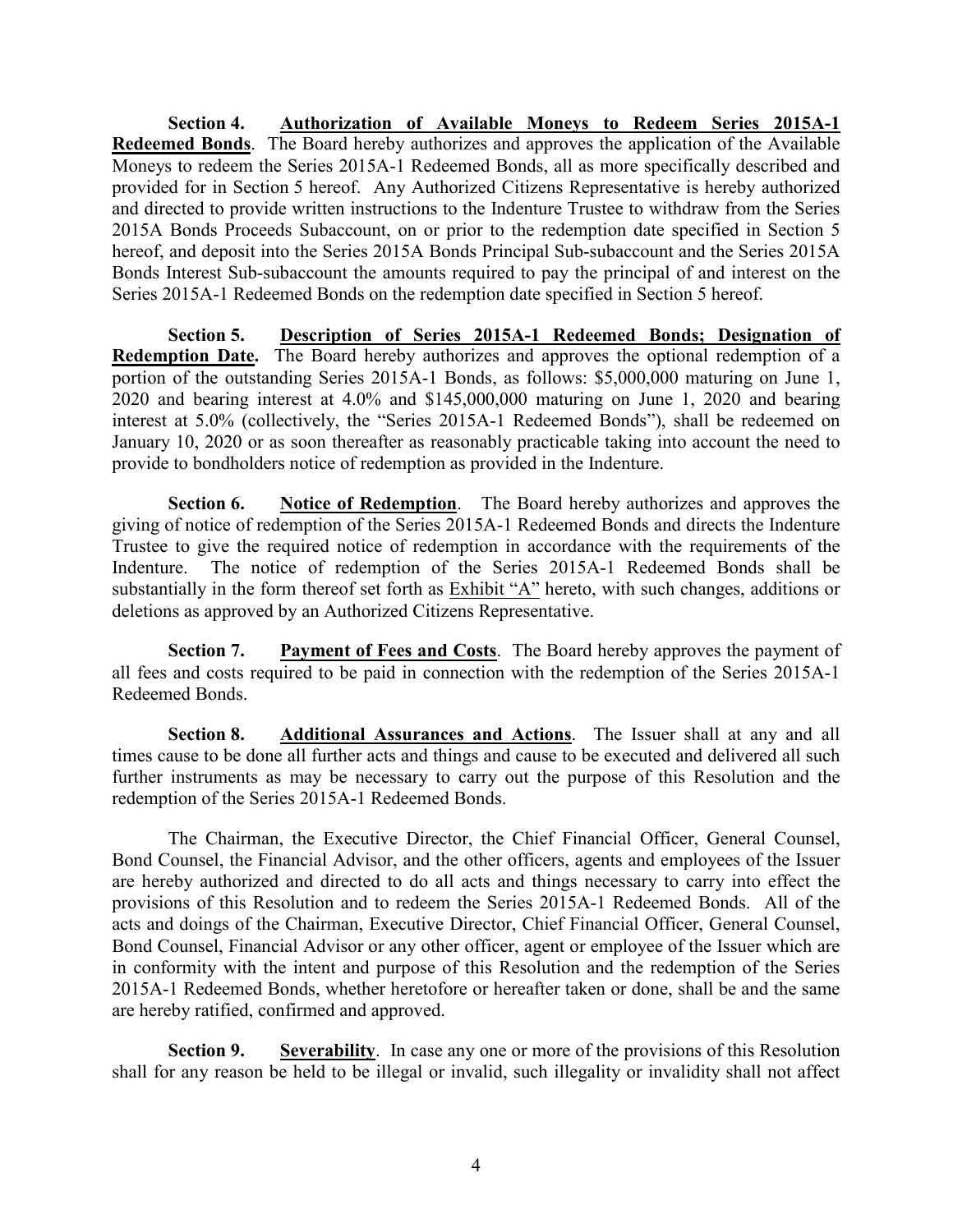any other provision of this Resolution and this Resolution shall be construed and enforced as if such illegal or invalid provisions had not been contained herein.

**Section 10. Compliance with Open Meeting Requirements**. It is hereby found and determined that all formal actions of the Issuer and this Board concerning and relating to the adoption of this Resolution were adopted in an open meeting of this Board, and that all deliberations of this Board, and of any of its committees that resulted in such formal action were in meetings open to the public, in compliance with all legal requirements.

**Section 11. Repealing Clause**. All resolutions or parts thereof in conflict with the provisions hereof are, to the extent of such conflict, hereby superseded and repealed.

**Section 12. Effective Date**. This Resolution shall take effect and be in force immediately upon its adoption.

Passed this 11th day of December, 2019.

Chairman Board of Governors Citizens Property Insurance Corporation

[SEAL]

ATTEST:

Executive Director Citizens Property Insurance Corporation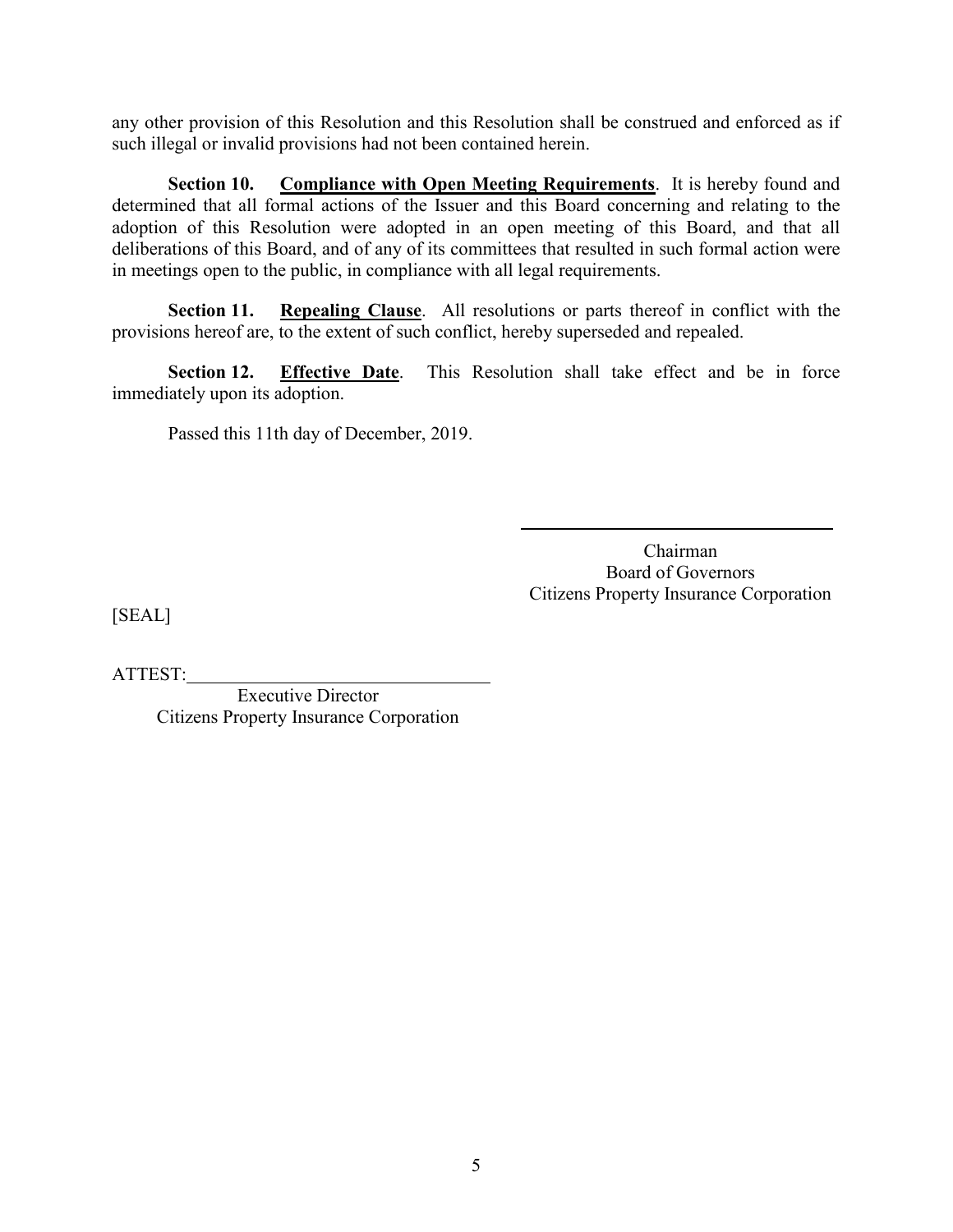# **EXHIBIT "A"**

# **FORM OF REDEMPTION NOTICE FOR SERIES 2015A-1 REDEEMED BONDS**